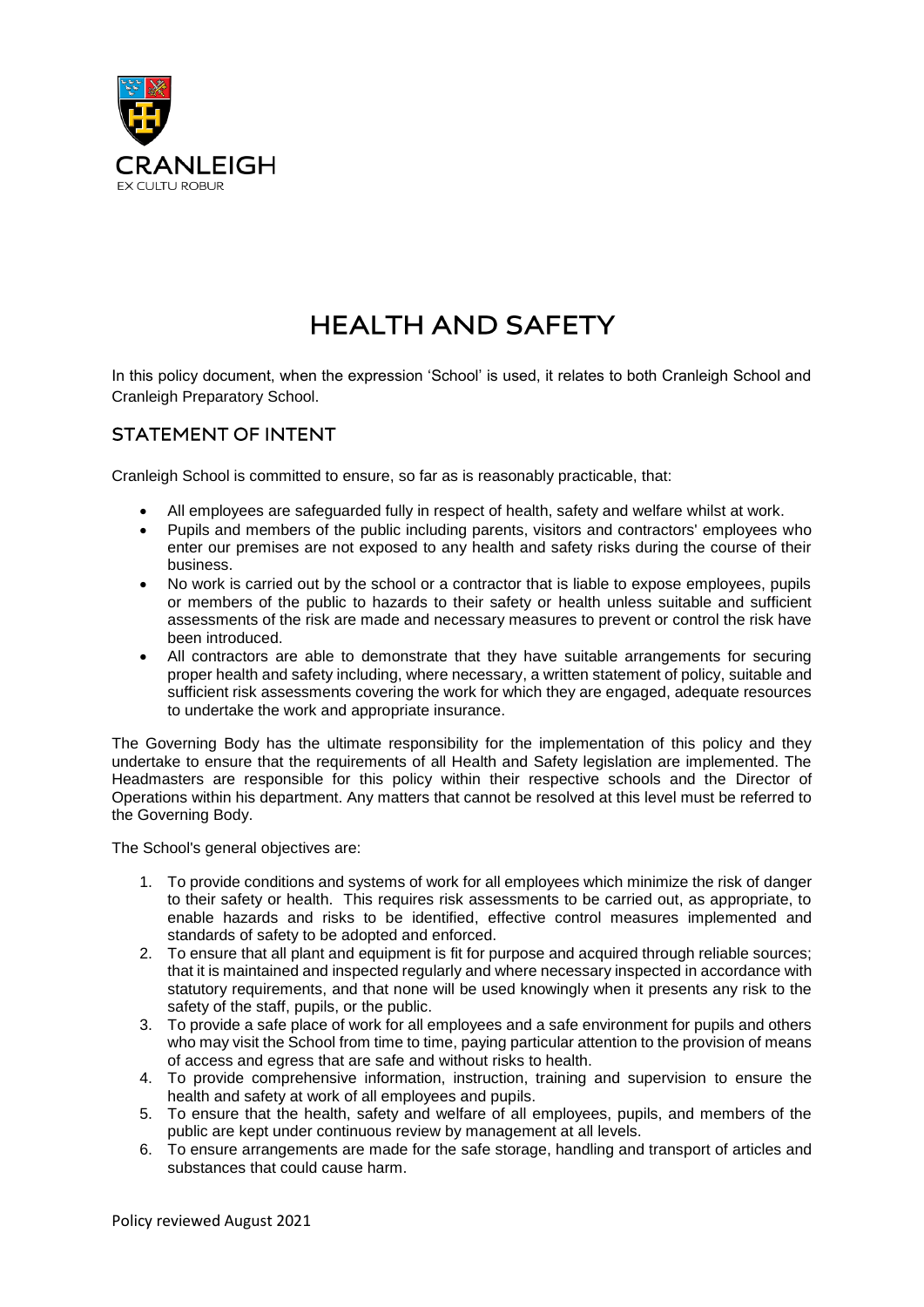7. To ensure the School will have and maintain up to date documented emergency procedures; to ensure that all employees and pupils are familiar with them; and to ensure that emergency drills are practiced on a regular basis (at least once a term).

The School's specific objectives for the current year with regard to Health and Safety are:

- 1. To continue to react to government guidance on ways of working in order to remain a Covidsecure site during the continuing global pandemic.
- 2. To monitor more closely the School's Health and Safety performance through regular workplace inspections and ad hoc safety tours.
- 3. To increase the involvement of the whole workforce in Health and Safety matters by encouraging them to be actively involved in the preparation of risk assessments and/or safe systems of work so that communication about Health and Safety matters is open and transparent.
- 4. To continue to monitor speed of vehicles on campus and challenge inappropriate driving whilst also considering and developing plans for further pedestrianisation and better traffic flow on site.
- 5. To increase the amount of qualitative, active monitoring of Health and Safety performance so that figures going forward can be benchmarked with similar Schools.

This policy is dependent upon the total co-operation of every person who works for the School and indeed all employees have a legal duty to:

- 1. Take reasonable precautions in safeguarding the health and safety of themselves and others
- 2. Observe all Health and Safety rules and procedures as laid down by the School and use all health and safety equipment provided.
- 3. Alert management to any potential hazard that they have noticed and report all accidents, incidents or near misses that have led, or may lead to, injury, illness or damage.
- 4. Ensure that no person uses a hazardous machine unless they have been fully instructed as to the dangers and the precautions to be observed and either have received sufficient training in work at the machine or are being supervised by someone with a thorough working knowledge and experience of the machine. No person under the age of 18 years should be allowed to dismantle or clean a hazardous machine, nor should they be allowed to operate machinery which is forbidden by specific legislation.

# **CONSULTATION AND SUPERVISION**

The Director of Operations is charged with holding a Health and Safety committee meeting each term and for ensuring that there is staff representation from all departments.

Health and Safety will be a standing item at termly Buildings and Estate Committee meetings and at the termly meeting of the Governing Body.

This policy will be monitored to ensure it remains effective and will be regularly reviewed and revised as necessary (for example because of, but not limited to, an increase of incidents, change in legislation or action by an enforcing authority, or any other factor which may call its validity into question) or in the absence of any necessary revisions, at intervals of no greater than 12 months.

Signed:

adrian Lazina

**Date: 31.08.21**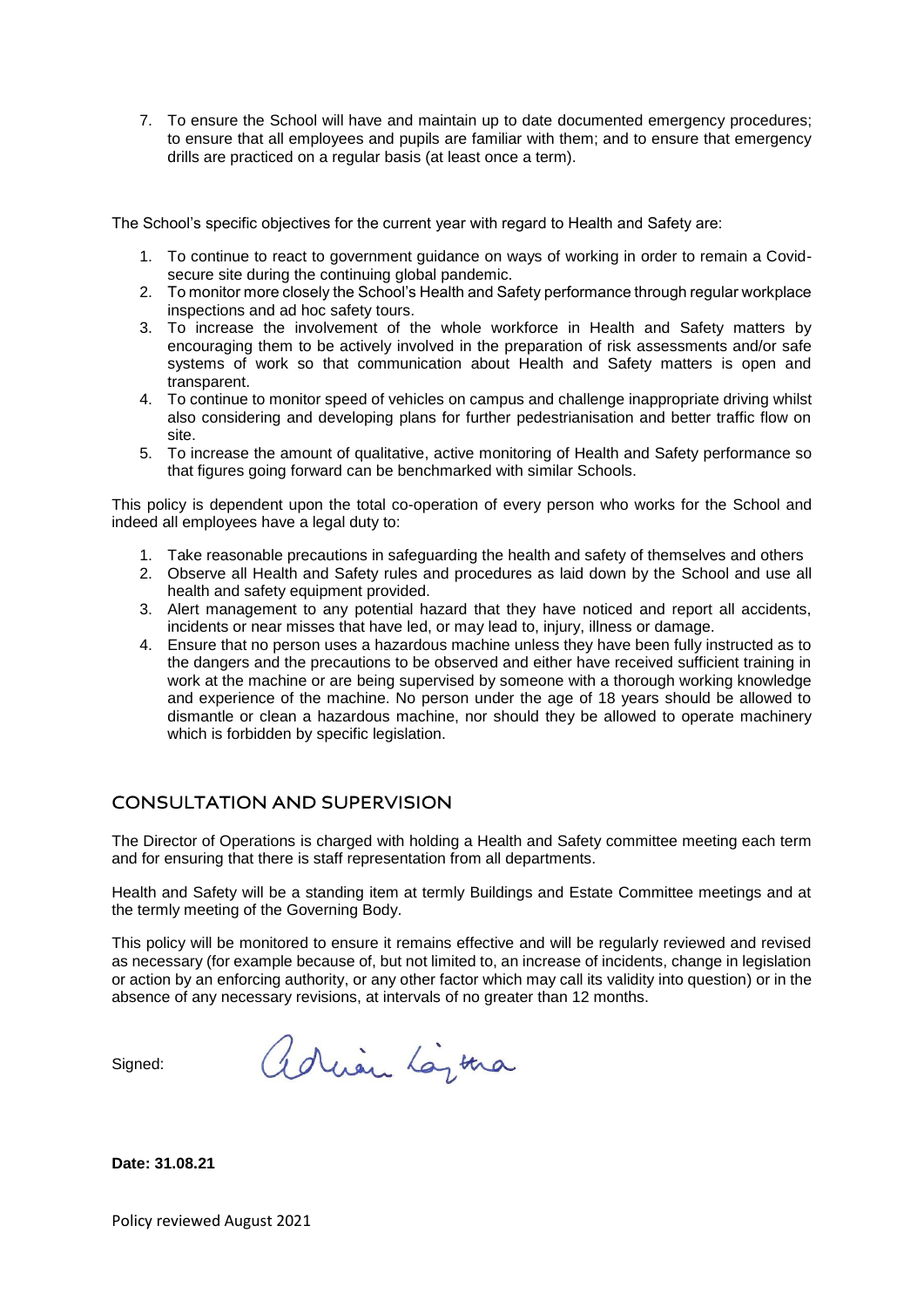# **ORGANISATION**

# **The Governors**

The Governors are ultimately responsible for health and safety within the School. They will regularly monitor the effectiveness of the implementation of this Policy and will revise it where necessary. The Governors will ensure that any significant changes in this Policy are drawn to the attention of the employees concerned.



## **Head/Headmaster of the Preparatory School**

The Head / Headmaster will be responsible to the Governors for the implementation of the policy. He will, so far as is reasonably practicable:

- monitor the effectiveness of the Policy within the School and report back to the Governors as appropriate;
- consult with the Director of Operations as nominated Safety Officers;
- recommend changes in the Safety Policy in the light of experience;
- encourage the co-operation of staff at all levels in working to this Policy;
- ensure that any changes in curriculum and in systems of work are considered for their health and safety implications.

# **BURSARY**

On a day-to-day basis the Headmasters' responsibility as regards the domestic and administrative (i.e. non-academic) side of the School will be devolved to the Director of Operations, who in particular will: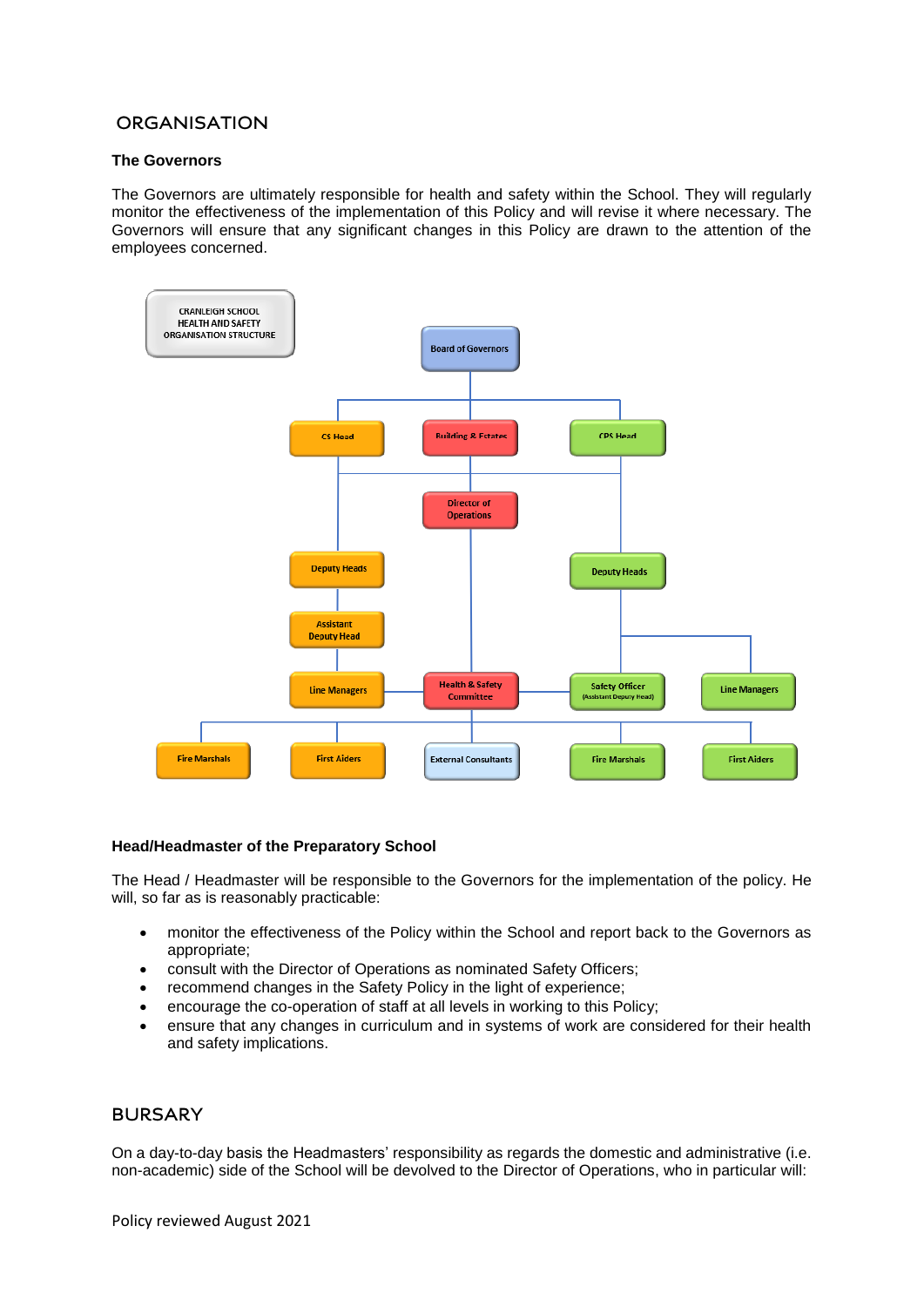- monitor the effectiveness of this Policy and report back to the Headmasters as appropriate;
- be appointed as the School's nominated Safety Officer having responsibility for obtaining, interpreting and disseminating all relevant health and safety information to the School via the normal line management structure;
- be the liaison point with the School's Health and Safety Consultants (Cooper Safety Associates LLP) and ensure that their services are used fully to obtain the above information;
- as a line management function, be responsible for the safety of all administrative, maintenance and facilities staff:
- be responsible for ensuring that all maintenance contracts involving external contractors who monitor certain aspects of the School functions are monitored and kept up to date;
- where individual employees in the various functions of the School are given posts of intermediate responsibility, identify those posts in this Policy and ensure that those individuals are given the necessary instruction, responsibility and encouragement to carry out the functions that they have been given;
- establish a system for the reporting back of accidents, incidents, near misses and damage to School property and investigate accordingly;
- be responsible for liaising with outside bodies who may from time to time use the facilities of the School, and ensure that appropriate action is taken both to ensure these bodies have sufficient knowledge of the School procedures and that the School itself is appropriately indemnified;
- be responsible for the selection of outside maintenance contractors and the monitoring of all activities on the School premises;

The Director of Operations will hold a Health and Safety Committee meeting each term, ensuring that all departments are represented thereon and that copies of the minutes and recommendations for action are communicated to the Headmaster/ Headmaster of the Preparatory School.

The Director of Operations will ensure that health and safety is a standing item on the agenda of the termly meetings of both the Estate and Building Committee and the Governing Body.

## **Heads of Department**

The Heads of Department will be responsible to the Head/Headmaster of the Preparatory School for the following:

- ensuring that the Department is run according to the standards laid out in this Policy and other appropriate standards that may be set by the School;
- ensuring that members of the Department and ancillary staff understand the practical aspects of this Policy and the minimum legal standards applicable within their areas of responsibility;
- notifying the Head/ Headmaster of any matters within this field which they feel are beyond their own competence;
- reporting to the Compliance Lead as appropriate any accidents, incidents, near misses or damage for investigation;
- ensuring adequate supervision for pupils both inside the School, during normal teaching activities, and also on external trips as detailed in part 3 of this Policy;
- completing Risk Assessments as necessary, and where applicable in accordance with COSHH Regulations on any new substances introduced into their Departments; or other specific legislation such as PUWER, LOLER etc.;
- ensuring that the teaching staff and pupils for whom they are responsible co-operate fully with any fire practices and other emergency procedures as specified later in this Policy or in other School policies.

# **Housemasters**

Apart from the normal supervisory role, Housemasters will so far as is reasonably practicable;

- ensure that all fire doors are kept closed at all times; unless they are retained on mechanisms which activate with the Fire alarm.
- make arrangements, in conjunction with the School Fire Officer, for night-time fire practices at the agreed frequency of not less than once per term.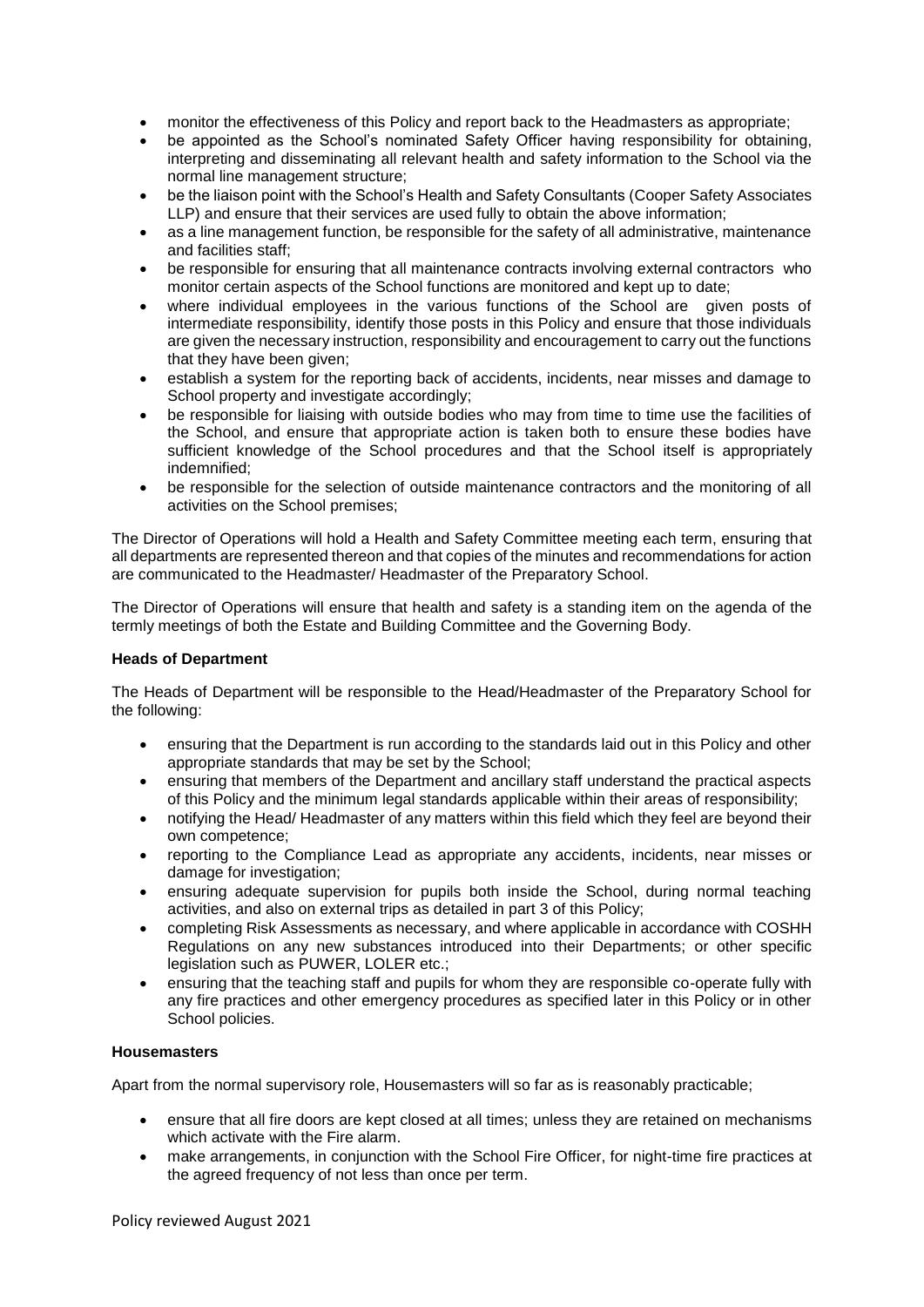- ensure that all pupils and sleeping-in staff in the House are fully familiar with all fire instructions;
- monitor on a regular basis the correct use of electrical equipment in dormitories / studies, etc. in the House; and where necessary ask for PAT testing outside of the School's normal schedules, particularly on personal electrical items brought onto school premises by pupils.
- ensure that all means of escape in case of fire are kept free and unobstructed;
- contact the Director of Operations if there are any problems with the location and allocation of fire extinguishers.

## **Technicians**

They will be responsible to their Head of Department for the following:

- isolating gas supplies to laboratories at the end of each teaching day;
- security of all hazardous flammable substances which may be used in their Department;
- to this end ensuring that all stores are kept securely locked when not being supervised;
- ensuring that all experiments and services are rendered safe, so far as it is safe to do so, on hearing the fire alarm;
- Following training and advice, ensuring that a sufficient number of the correct fire extinguishers is available within, or close to, the prep rooms.

## **Functional Managers**

This section refers to the managers who head the operational departments of the schools.

These managers will be responsible to the Director of Operations for the safe running of their activities. They will be responsible for ensuring adequate supervision of all activities so that the work proceeds according to standards laid down in this Policy.

They will be responsible for ensuring that staff have appropriate training according to the needs of their work.

They will undertake to arrange the necessary training under the COSHH Regulations and any other legislation which requires specific standards of training.

They will be responsible for ensuring that all agreed systems of work are followed.

Where they come across matters that they feel are not within their own competence they should refer the matter to the Director of Operations in the first instance.

They should be responsible for investigating any accident or incident if directed to do so by the Compliance Lead, and must report any such occurrence to them without delay.

#### **Employee's Responsibilities**

All employees have a legal duty to:

- Take reasonable precautions in safeguarding the health and safety of themselves and others.
- Observe all health and safety rules and procedures as laid down by the School and use all health and safety equipment provided.
- Alert management to any potential hazard that they have noticed and report all accidents, incidents or near misses that have led, or could have led to, injury, illness or damage.
- Ensure that no person, including themselves, uses a prescribed dangerous machine unless they have been fully instructed as to the dangers and the precautions to be observed and either have received sufficient training in work at the machine or are being supervised by someone with a thorough working knowledge and experience of the machine. No person under the age of 18 years should be allowed to dismantle or clean a prescribed dangerous machine, or operate equipment which is prohibited by legislation for use by those below the age of 18.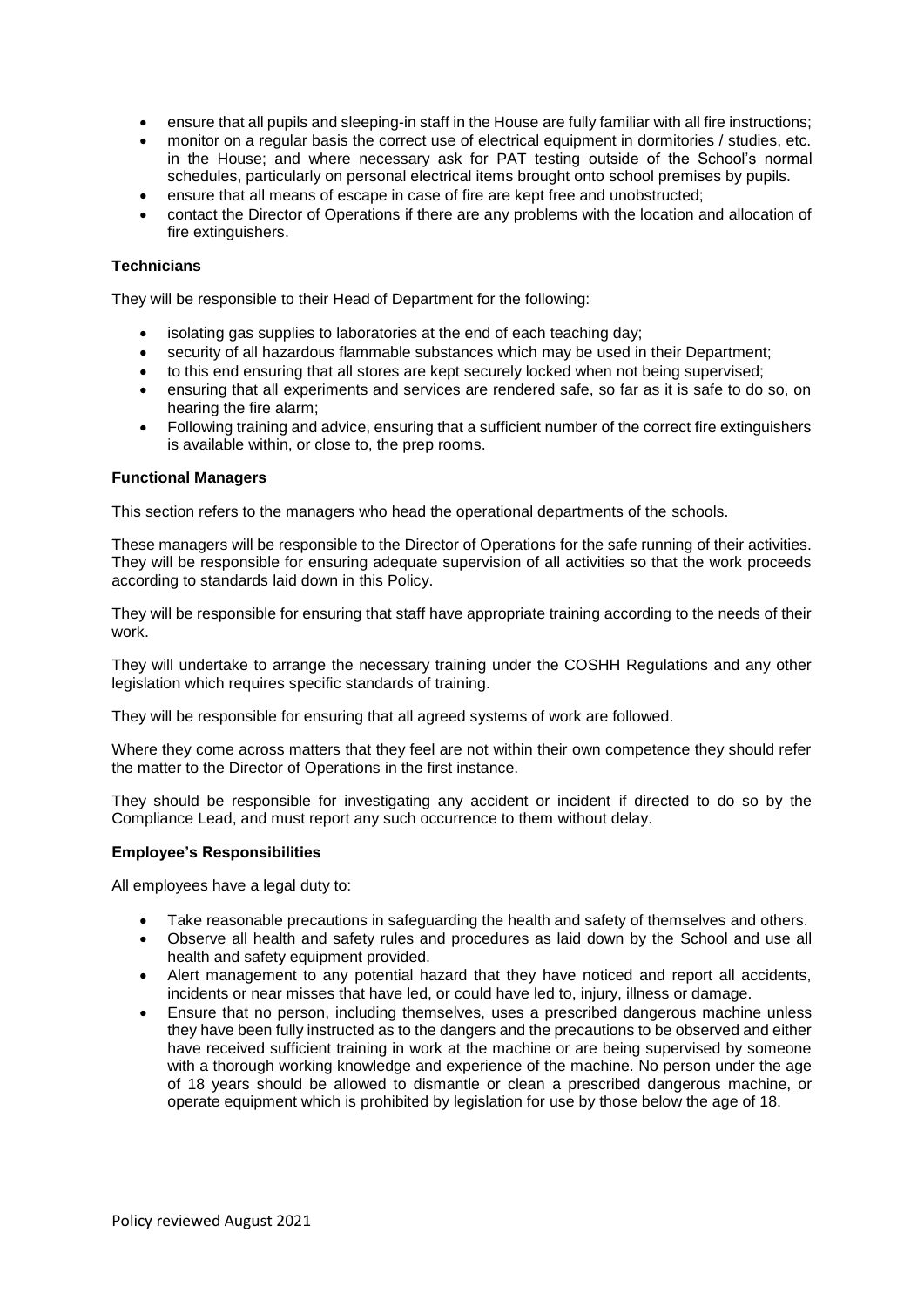# **ARRANGEMENTS**

The School will apply the requirements of appropriate law as a minimum standard to ensure safety in the workplace. In this part of the Policy specific standards and arrangements will be established to cover specific risks and these standards will be regularly monitored.

Staff are reminded that more detailed policies covering many aspects of the School's operation are available on the School's VLE, in other shared folders and in hard copy format where requested. These should be read in conjunction with this Health and Safety policy where appropriate.

## **School Trips and Expeditions**

There is a prescribed protocol for the taking of school trips both in the UK and abroad. These are arranged in accordance with the written instructions laid down in the School Trips and Expeditions Policy.

## **Work Equipment**

It is the intention of the School that all plant and equipment will comply with the Supply of Machinery (Safety) Regulations 2008, and, whether static or mobile, academic or maintenance, will be guarded, according to the relevant assessed risks, in accordance with the requirements of the Provision and Use of Work Equipment Regulations 1998(PUWER) and associated guidance contained in L22 Safe Use of Work Equipment, and the more general provisions contained in Sections 2(1), 2(2)(a) and 3(1) of the Health and Safety at Work etc. Act 1974.

More specifically, the matters of guarding will be those detailed in BS 4163: 2007 'Health and Safety for Design and Technology in Schools and Similar Establishments - Code of Practice', and other relevant standards, interpretation of which will be provided by the School's Health and Safety Consultants.

All staff who use chain saws will be provided with personal protective equipment which will take account of the risks associated with noise, ejected materials, dust, cuts and abrasions and vibration, and will also include safety footwear and appropriate ballistic clothing. They will have been on a chain saw training course approved by the Health and Safety Executive and work will proceed according to the current HSE Guidance Note INDG317.

The School utilises abrasive wheel grinders. Under the Provision and Use of Work Equipment Regulations 1998, no person is allowed to mount any abrasive wheel unless he has been trained, is competent and has been appointed by the employer. Although these Regulations do not apply to schools, the same standards will be adopted. The persons appointed by the School are as detailed by the Works Manager.

Tool rests on abrasive wheel grinders are required to be adjusted as close as practicable to the exposed part of the abrasive wheel. All staff are expected to be vigilant and to carry out checks whenever they use the grinder and before pupils use a grinder and to carry out the necessary adjustments to the tool rests to ensure they are so maintained.

If eye shields are provided these must be kept in a clean and sound condition.

Eye protection (BS2092-1) must be worn when abrasive wheel grinders are used.

# **Cranleigh School Fire Safety & Emergency Evacuation Policy**

Cranleigh School has an absolute duty to achieve compliance with regard to the Regulatory Reform (Fire Safety) Order 2005 and to conduct appropriate fire risk assessments. This document provides direction and guidance on fire safety management for school premises. Please see Cranleigh School & Cranleigh Prep School Fire Safety & Emergency Evacuation Policy for the full details and local procedures. Fire Risk Assessments are conducted by Philip Watkins of Hurtwood Fire Risk Management and are held by the Works department.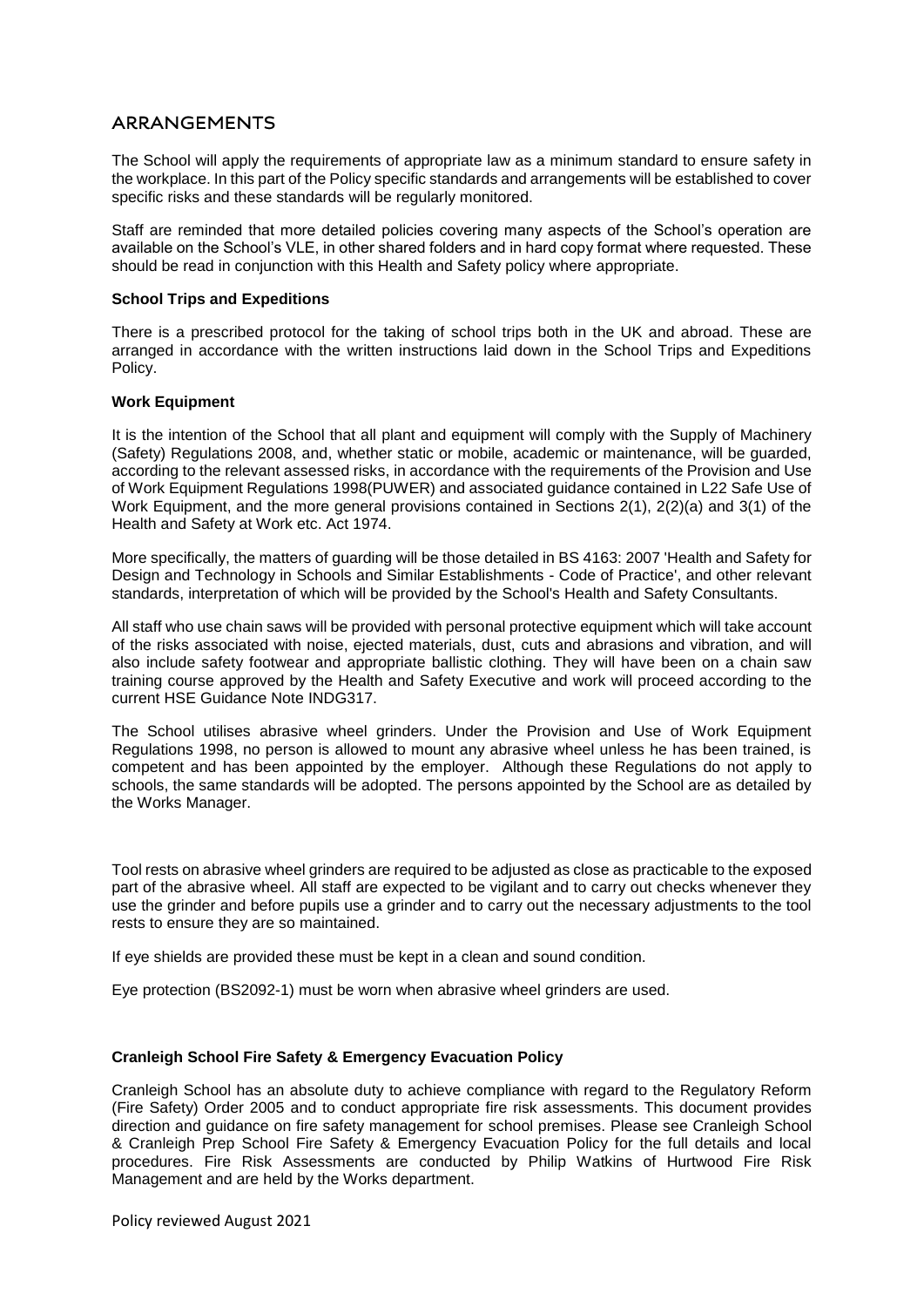## **Science Teaching**

Cranleigh School Science Department Safety Policies should be read in conjunction with this instruction.

#### *Experimental safety*

The method of conducting all experiments in the curriculum will be according to the standards laid out in Chapter 7 of "Topics in Safety", 3rd edition, 2001, published by the Association for Science Education. Copies are available to all staff.

The chemicals used will be according to the recommended restrictions in Chapter 8 of the above publication.

#### *Eye protection*

The School recognises that eye protection is a difficult matter. Note is taken of the guidance in paragraph 3.3 of Chapter 2 of the above publication regarding categories A, B and C. However, it is understood that complete protection for the pupils will be available only if goggles manufactured to BS2092-1 are provided and worn; full protection against highly-volatile chemicals will only be achieved through the use of full face shields to BS2092-2.

#### *Fume cupboards*

It is the policy of the School that fume cupboards will be assessed once a year. This will conform to the 14-month requirement for the examination of local exhaust ventilation under Regulation 9(2)(a) of the 2002 COSHH Regulations. The minimum standard required by the Department of Education and Science is a flow rate of 0.3M/sec with the sash fully opened. It is the aim of the School to achieve standards whereby the flow rate will be 0.5M/sec with the sash open at 0.5 metres.

#### *Chemical Storage*

It is the policy of the School that chemical storage will be along the general lines of that laid out in Chapter 10 of 'Topics in Safety'. However, specific guidance will be sought if necessary from consultants.

#### *Microbiology*

It is a policy of the School that all microbiological experiments will be assessed and categorised in accordance with chapter 5(a) of 'Topics in Safety'. The School will ensure that techniques and precautions appropriate to the level of the experiment will be adopted as contained in chapter 5(a).

The treatment of contaminated equipment, treatment of spillages and disinfection procedures will be in accordance with the above chapter.

#### *Radioactive Sources*

It is the policy of the School to comply fully with the Ionising Radiation Regulations 2017 and with HSE publication L93, *Managing Ionising Radiations and Radioactive Substances in Schools.*

The School will use radioactive sources as required by the science curriculum, and will not carry out independent experiments outside the standard syllabus.

The detailed policy on how the School manages radioactive material can be found in the Physics Department policies and procedures, under 'Management of Radioactive Sources' and the School's appointed Radiation Protection Advisor is Mr Stan Batchelor who also conducts a yearly audit of the School's policies and procedures in this area.

## **First Aid**

Please see Medical Care & First Aid Policy.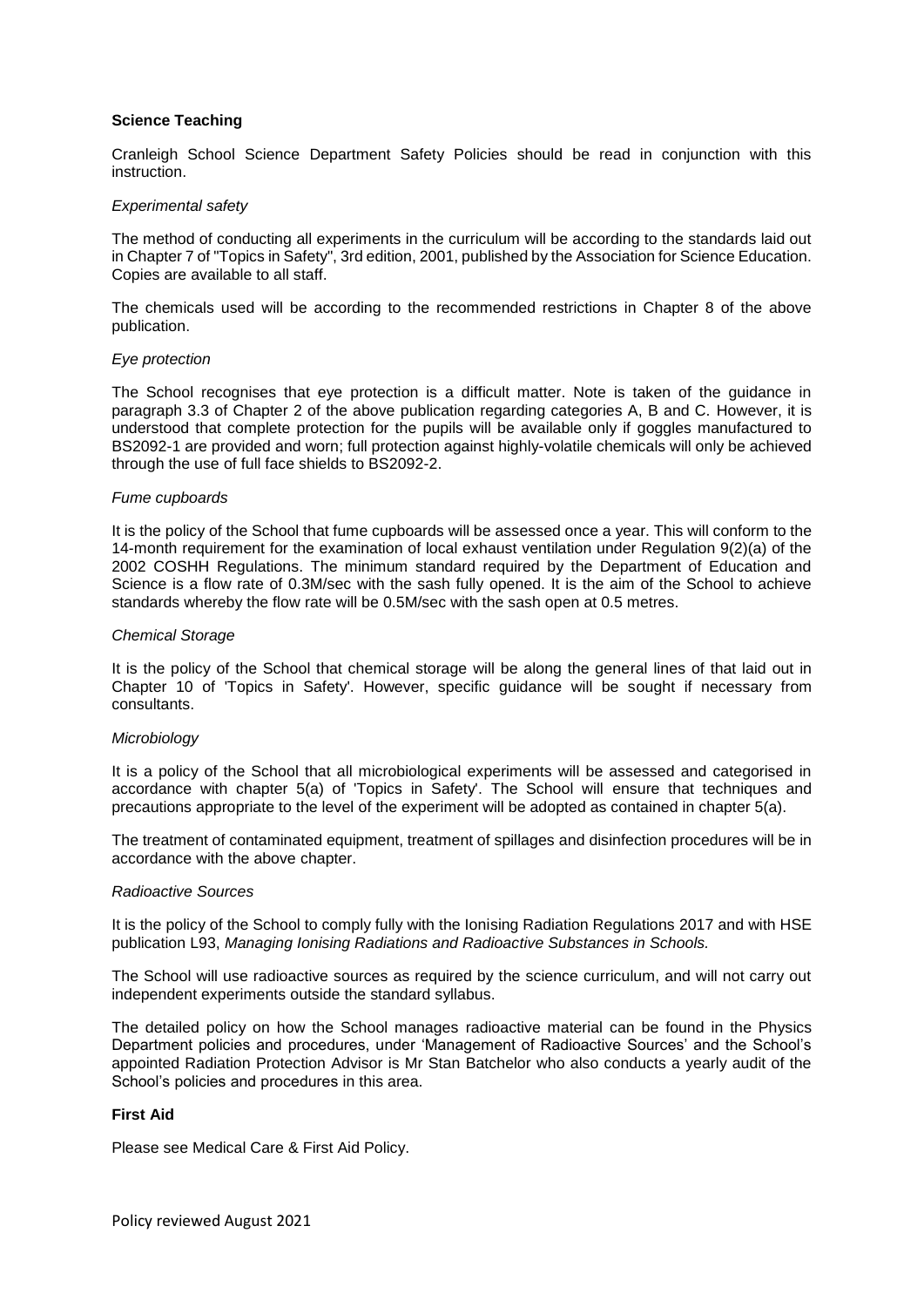# **Reporting**

All injuries, accidents and illnesses, however minor, must be reported through the Incident Reporting system in operation and circulated to all staff.

*School Incident Records:* All incidents forms are completed as soon as possible after the incident by the most appropriate person and are sent to the Compliance Lead (through the Deputy Head at CPS) who keeps a centralised record of all incidents, accidents and near misses.

*Reporting to Parents*: parents will be informed of all serious or significant injuries, accidents or illness involving their child as soon as is possible either by the Medical Centre or by House Staff.

*Reporting to HSE:* The School is legally required to report certain injuries, diseases or dangerous occurrences to the HSE. It is the responsibility of the Director of Operations to do this. Because certain incidents are reportable to the HSE immediately, it is essential that the Compliance Lead is advised of any incident as swiftly as possible.

*Monitoring:* The Director of Operations will organise an annual review of the School incident records in order to take note of trends and areas of improvement. The information may help identify training or other needs and be useful for investigative or insurance purposes.

#### **Hazardous Substances**

The School will take all necessary steps to comply with the Control of Substances Hazardous to Health Regulations 2002. All hazardous substances must be stored in suitable containers and must be correctly labelled in compliance with REACH (Registration, Evaluation, Authorisation and Restriction of Chemicals) and CLP (Classification, Labelling and Packaging) legislation.

All pesticides will be safely and securely stored and will kept under lock and key at all times when not in use. The person responsible for the spraying of pesticides will have been on a course approved under the Control of Pesticides Regulations 1986 (as amended by the Control of Pesticides Regulations 1997) and will hold a certificate of competence issued by the National Proficiency Tests Council, Tel. No. 02476 857300.

It is recognised that substances to which the Regulations apply will be used in the teaching of science, the teaching of art, CDT, the offices, maintenance, domestic cleaning and by the grounds staff.

The School will establish and keep a folder in which will be listed the Safety Data Sheets for each substance brought into the School, together with a written assessment, where necessary, of the exposure of all persons who may use or be exposed to these substances. **Staff are reminded that safety data sheets alone do not form a sufficient COSHH risk assessment, and so safety data sheets should be attached to the risk assessment at all times.**

The School will provide sufficient information to these persons so that they understand the principles of the Regulations, the hazards associated with specific substances and the control measures introduced to minimise risk.

The School will undertake the appropriate statutory examinations of all engineering controls that are required by the Regulations.

An instruction for the "Generic Use of Substances" in the Science Department is an annex to the "Cranleigh School Science Department Safety Policy".

#### **Noise, Vibration and Dust**

The School will comply with the requirements of the Noise at Work Regulations 2005, the Control of Vibration at Work Regulations 2005 and COSHH and will use its best endeavours to follow the advice contained in the various guidance publications which support them.

This will include identifying all sources of noise and vibration ("N/V") in the workplace and introducing suitable controls to minimise their effect to a level which is as low as reasonably practicable. Where N/V levels are believed to be close to statutory thresholds, formal measurements will be made using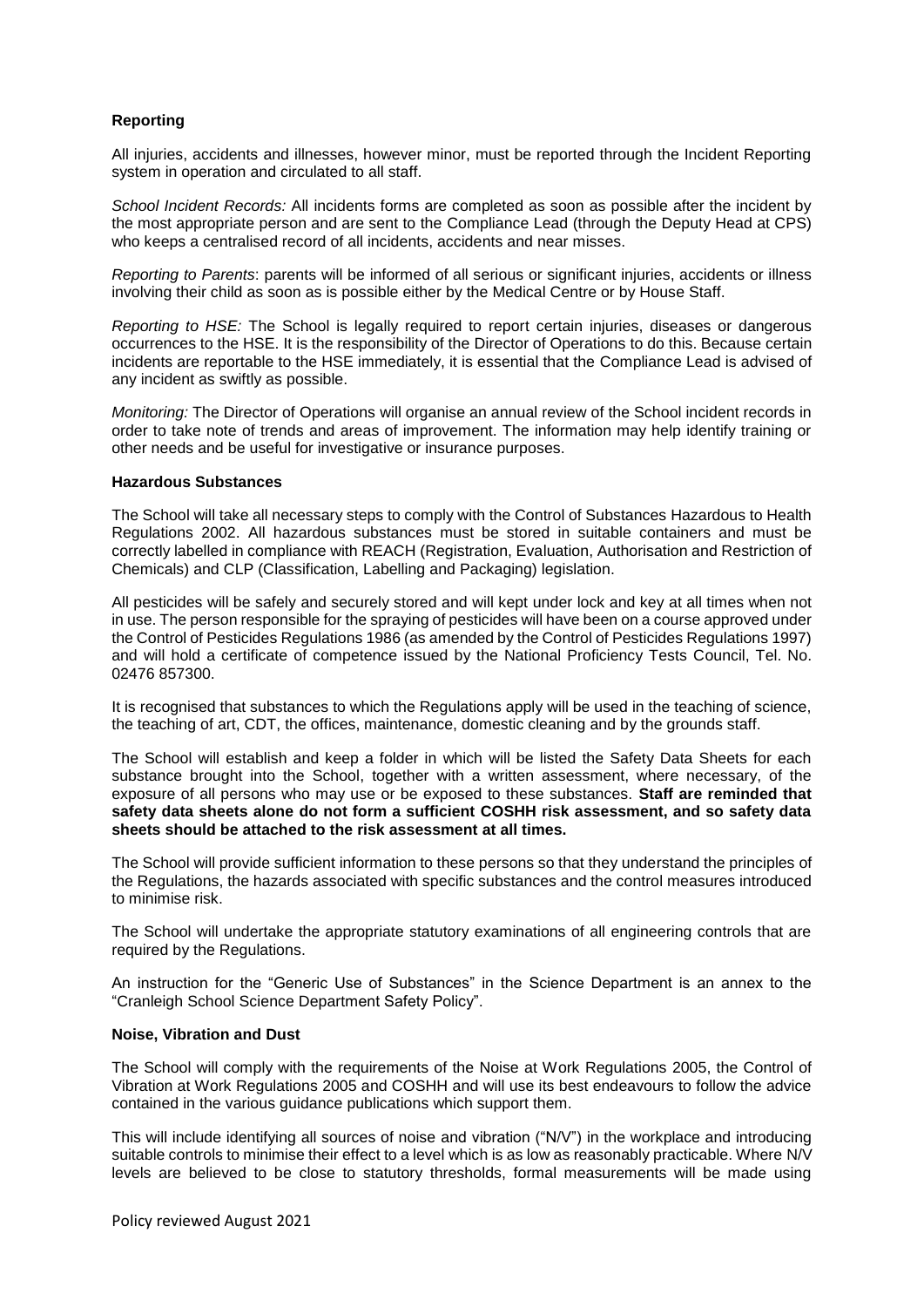appropriate test equipment which may involve the engagement of suitably qualified external consultants.

Where N/V conditions in the workplace are identified as excessive, steps will be taken to reduce them to an acceptable level. We will achieve this by a combination of:

- Eliminating the source of the N/V by selecting equipment with a low-noise specification and/or substituting noisy equipment with products which emit less noise
- Engineering controls to:
	- reduce the N/V at source and/or
	- limit the amount of N/V transmitted between the source and the receiver
- Procedural controls which may include the establishment of mandatory hearing protection zones; exclusion zones for persons not involved in work in the N/V area; advice and information on the use of PPE and supervisory requirements to ensure it is worn
- Protecting the receiver by providing suitable PPE and supervising work activities to ensure it is used
- Providing all persons deemed to be at risk with appropriate information on the hazards arising from N/V and the steps taken by the School to contain them

Where contractors are engaged to undertake potentially noisy activities on school premises, the School and the contractor will work together to identify ways of keeping noise to the minimum practicable level. So far as is reasonably practicable, activities which generate noise in the broader environment will be conducted at times which will avoid disturbing either persons on site or people living in the neighbourhood.

Where members of staff are considered to be at significant risk from frequent exposure to high levels of noise or vibration, the School will introduce a programme of health surveillance to test their hearing and other sensory conditions at regular intervals to provide early warning of any adverse health effects.

## **Electricity**

The School will take all necessary steps to comply with the Electricity at Work Regulations 1989.

The School recognises that under the provisions of BS7671:2008/2011 it has to introduce a formalised system of maintenance for all fixed wiring installations and electrical systems within its premises.

The School will ensure that fixed electrical installations are inspected and tested by a competent person at least every five years.

The School will prepare an inventory of all major items of electrical apparatus used in the School and this will be routinely inspected and tested in line with recommendations made in HSE publication INDG236 (rev 2), 'Maintaining Portable electric equipment in low-risk environments'. Details of all equipment testing will be maintained in a dedicated register where necessary.

The School will ensure that any temporary systems, e.g. stage lighting and control gear, are inspected and tested by a competent person every three months. In addition, the School will ensure that fixed stage electrical installations are inspected and tested annually and following any changes, by a competent person before being energised.

The School recognises that pupils must not be exposed to voltages in excess of 25 volts. Project work will be individually assessed for potential hazards and instructions prepared to control the risks.

The School will ensure that electrically competent teachers or technicians will be involved where there is any possibility of a person coming into contract with live conductors at voltages above 25 volts or where large short-circuit currents could flow.

#### **Control of Legionella**

The School recognises that it operates hot and cold water systems where there is a foreseeable risk of Legionellosis which therefore requires control.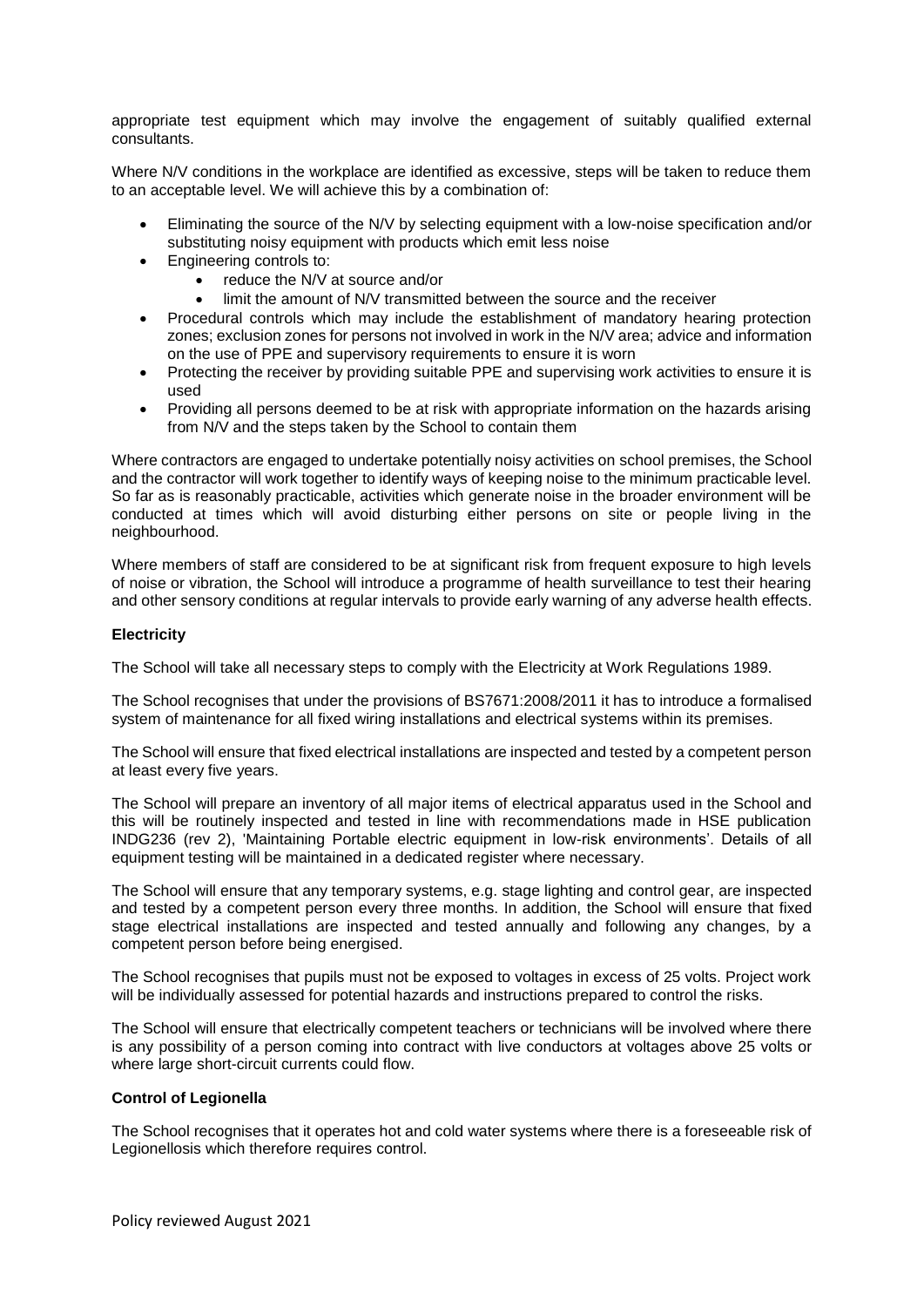The School will do all that is necessary to fulfil the requirements of the Approved Code of Practice L8, 'The Prevention or Control of Legionella (including Legionnaire's Disease), and in HSE guidance note HSG70, 'The Control of Legionellosis', by identifying and assessing sources of risk, preparing a scheme for preventing or controlling the risk, implementing and managing precautions and keeping appropriate records of precautions implemented.

The School recognises that Legionella may colonise storage tanks, calorifiers, pipework and associated plant including taps, showers and other appliances. In particular, it is recognised that Legionella is most likely to multiply in calorifiers where water temperatures fall outside safe operating limits and in pipework leading to taps and showers.

The main objective of the School is to operate water services at temperatures which do not permit the growth of Legionella and to avoid stagnation. The School will also ensure that the system is clean in order to minimise the opportunity for bacterial contamination.

Where possible, water services will operate at temperatures that prevent the proliferation of Legionella, that is hot water storage (calorifiers, at >60oC); hot water distribution at least 50oC attainable at the taps within one minute of running; cold water storage and distribution at 20oC or below. Whilst it is recognised that water temperatures in excess of 50oC gives rise to a danger of scalding, where necessary "fail safe" thermostatically controlled mixing valves will be used to allow the hot water system to run safely at higher temperatures to control Legionella.

Where the above water temperatures cannot be maintained, weekly thermal disinfection of the system will be carried out. This will involve raising the temperature of the whole of the contents of the calorifier and then circulating this water throughout the system for at least an hour. Each tap and appliance will be run sequentially for at least five minutes at this full temperature.

It is recognised that if a calorifier or substantial part of the system is on stand-by operation, or if it is out of use for a week or longer for maintenance or other purposes, water will be raised to the operating temperature throughout for at least an hour before being brought back into use.

The following regime of routine inspection and maintenance will be established for the plant:

- Water temperatures at calorifiers will be checked monthly;
- Water temperatures at taps after one minute running will be checked annually;
- Conditions in tanks for the presence of organic materials, vermin etc. annually;
- Conditions in calorifiers for organic materials and undue build-up of scale annually;
- The condition of accessible pipework and insulation annually.
- The system will be cleaned and disinfected if routine inspection shows it to be necessary, if the system or part of it has been substantially altered or entered for maintenance purposes, or following an outbreak or suspected outbreak of Legionellosis.

The following records will be kept:

- A simple description and plan of the system identifying storage and header tanks, calorifiers and relevant items of plant;
- Details of the risk assessment;
- Details of system operation relevant to controlling the risk, and the precautions to be implemented;
- Procedures for inspecting and checking the system;
- Details of precautions carried out.

The nominated officer responsible for ensuring this policy is implemented is the Works Manager.

#### **Swimming Pools**

Under the COSHH Regulations, full details will have been obtained regarding the chlorination system. The full instruction for safety during the manipulation and use of the chemicals will have been obtained by the suppliers and will be worked to.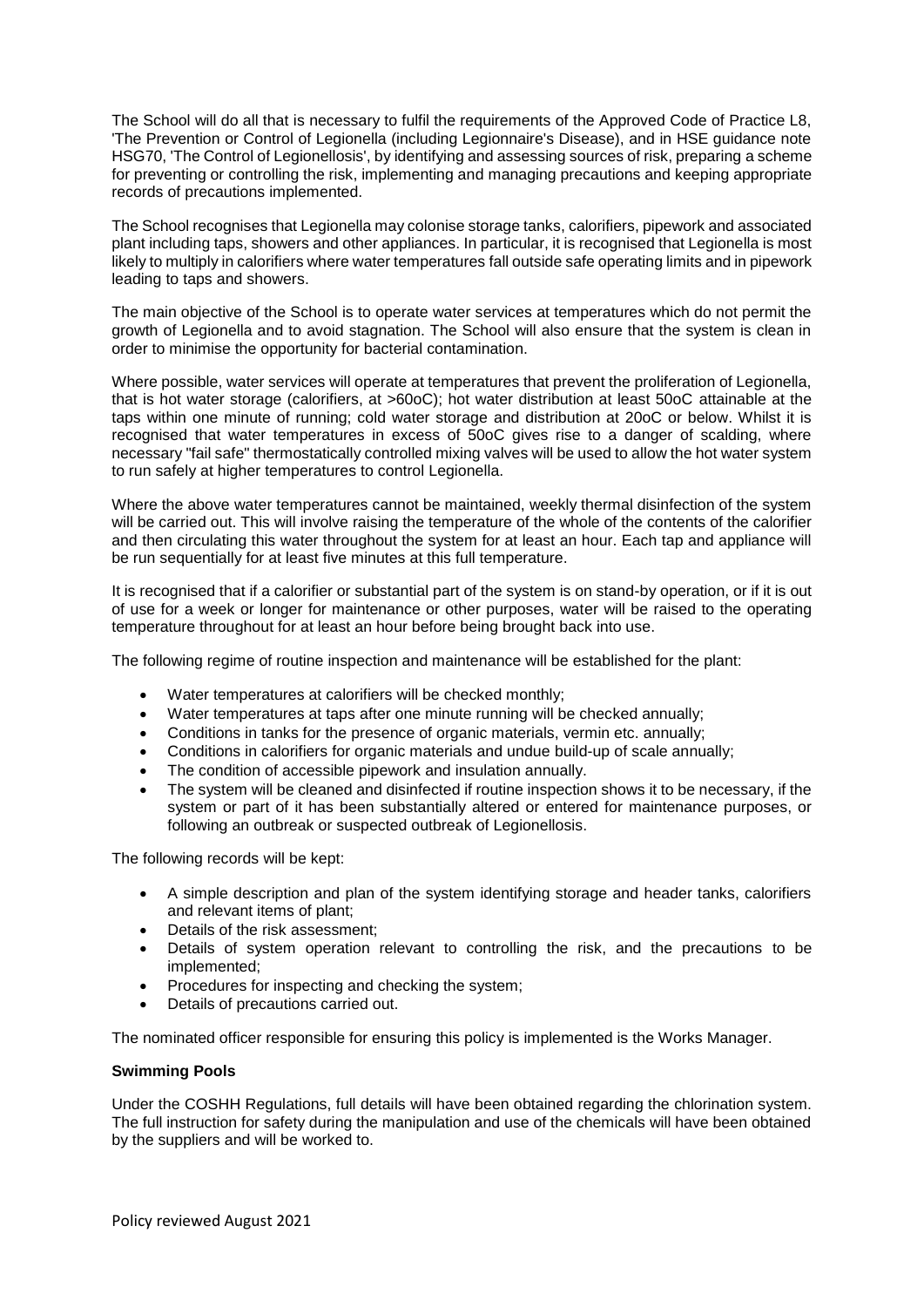With regard to supervision of the swimming pools, note is made of the publication prepared jointly by the HSE and the Sports Council entitled "Safety in Swimming Pools".

Further details of the practices and procedures can be found in the Swimming Pool Conventions and Operating Procedures which are updated at least yearly and include instructions for the safe external letting of the facility.

#### **Use of School Facilities by Members of the Public**

The School will ensure that all members of the public using the facilities of the School will be given sufficient information in order to allow them to avoid any risks to their health and safety.

With regard to the use of the School Halls, this information will relate to means of escape in the event of an emergency.

#### **Incident Reporting**

All incidents, no matter how trivial, should be reported to the Compliance Lead (through the Deputy Head at CPS if appropriate), who will be responsible for passing on details as appropriate to the **Headmaster** 

The School will take all necessary steps to comply with the Reporting of Injuries, Diseases and Dangerous Occurrences Regulations 2013. Because some incidents must be reported by the quickest possible means, it is essential that the Compliance Lead is advised of all incidents immediately.

Maintenance of adequate incident records and reporting of those necessary to the Health and Safety Executive will be the responsibility of Compliance Lead.

The School will arrange for all accidents and "near misses" to be investigated where necessary to determine the need for any remedial action. The person responsible for deciding who shall carry out the investigation is the Director of Operations.

#### **Safety of Pressure System**

The School will take all necessary steps to comply with the Pressure Equipment (Safety) Regulations 2016 and the Pressure Systems Safety Regulations 2000.

The School recognises that the Regulations will apply to all pressure systems on site containing steam at any pressure, or any relevant fluid at a pressure greater than 0.5 bar (7psi).

The School, through its engineering insurances, has appointed a competent person who will use manufacturers' literature and information available when carrying out thorough examinations and tests of pressure systems, to establish their safe operating limits.

The School recognises that it must produce a written scheme for the periodic examination of its pressure systems and that the written scheme must be prepared by a Competent Person.

The School will then arrange for the Competent Person to carry out examination of the pressure system in accordance with the written scheme.

The School will provide adequate and suitable instructions to employees who have to operate pressure systems and this will include training, close supervision, provision of data and, if necessary, schematic or flow diagrams to help with the identification of important controls and valves.

The School will ensure that its pressure systems are properly maintained in good repair so as to prevent danger. The following reports will be kept:

- An initial report and examination of the pressure system upon it being taken into use;
- The last report of examination of the pressure system made by the Competent Person;
- Any other reports if they contain relevant data to assist safe operation, or referring to repairs and modifications;
- Information referring to data supplied by the designers or manufacturers.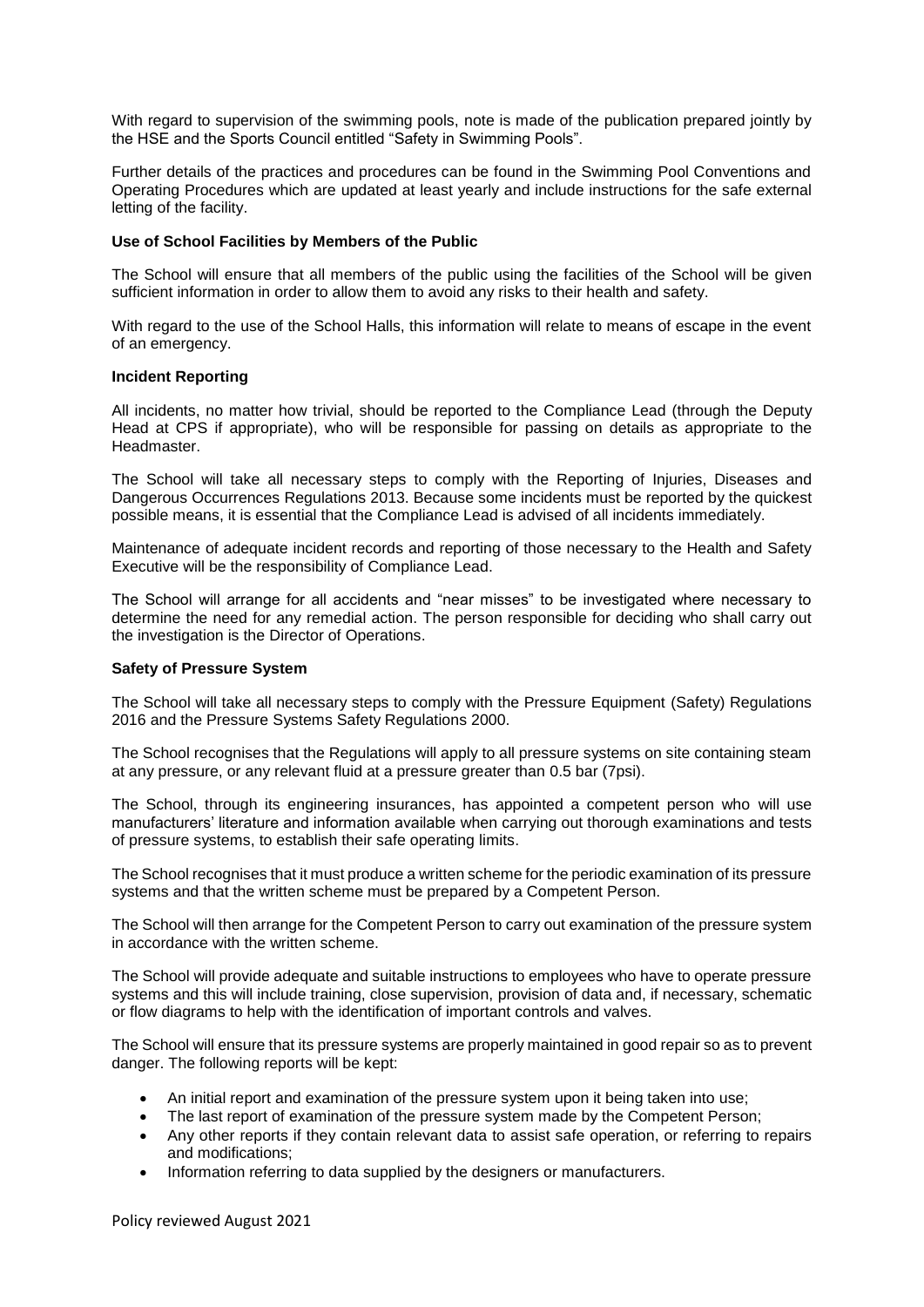## **Management of Contractors**

The School Liaison Manager for major works Contractors is the Works Manager. He must be contacted before any work is commenced. If work is being carried out for the Grounds Department this may be done through the Grounds Manager.

Before they are engaged, Contractors tendering for work will need to satisfactorily complete the School's Contractor questionnaire to ensure that we only employ organisations who are competent. Contractors will be expected to produce satisfactory evidence of both their Employer's Liability and Public Liability insurance cover in respect of their legal liabilities to the School, third parties and their own employees. It is a condition of contract that any main contractor accepts their legal accountability to the School and to third parties, for damage to property or injury to individuals which may be occasioned through the actions of any sub-contractor or other body employed or engaged by the Contractor, unless otherwise specified and recorded in writing.

Unless specifically agreed in writing with the Contractor, orders are placed on the basis that the Contractor shall provide all equipment including ladders, trestles, tools, scaffolding and any necessary protective clothing and equipment for their employees. The use of school equipment such as lifting equipment, electrical supplies, tools, and access equipment is prohibited.

Contractors are not permitted to engage the assistance of school personnel without specific authorisation from the Director of Operations or Works Manager.

Further details concerning the Management of Contractors on Site can be found in the following documents: CS Contractor Health and Safety Questionnaire and CS Instructions for Contractors and Service Providers.

## **Work Permits**

The School is developing Works permits for the following works:

- Hot Works
- Working in Confined Spaces
- **Excavations**

Details can be obtained from the Works Manager.

Some permits may also operate for certain electrical work, and early discussion should take place with the Works Manager should major electrical work be required.

## **Noise**

The School is aware of the Control of Noise at Work Regulations 2005 and where it believes that individuals may be exposed to noise levels at or above prescribed action levels, appropriate measures will be introduced to protect the hearing of all those who might be affected.

It is believed that these controls will be necessary in the following operations:

Grass cutting operations;

Leaf blowing activities;

Use of chain saws;

Use of all woodworking machinery;

Strimmers;

Driving of tractors unless provided with Q cabs.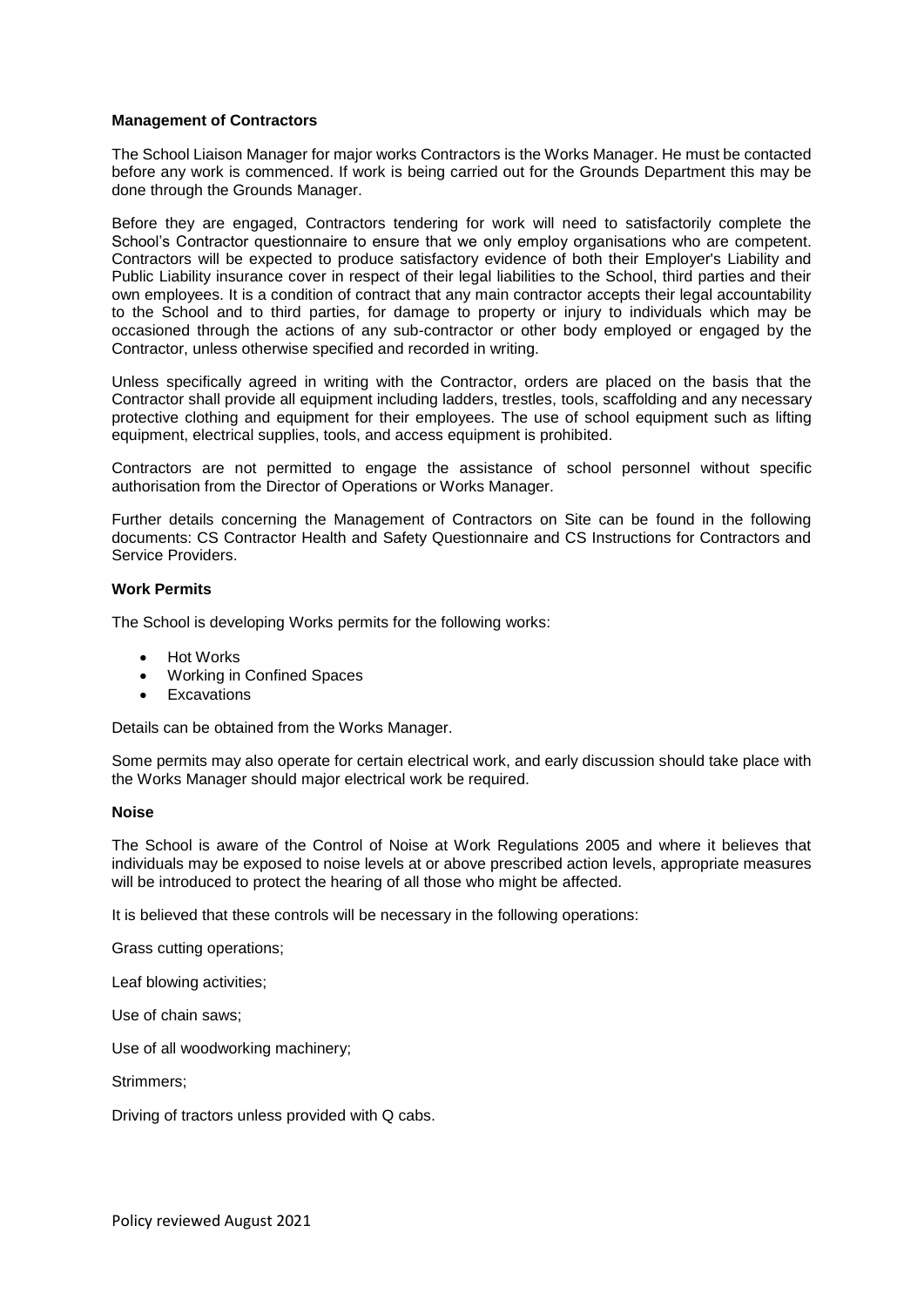## **Competent Persons**

Under the Management of Health and Safety at Work Regulations 1999, Regulation 6, the School has appointed, and where necessary, has provided appropriate training for the following Competent Persons to assist in undertaking the measures necessary to comply with relevant statutory provisions:

Health & Safety Matters – Works Manager; Director of Operations; Cooper Safety Associates LLP where appropriate.

Fire Evacuation Procedures - All teaching staff and designated non- teaching staff; appointed fire consultant where appropriate.

Electrical Work – Works Manager

Abrasive Wheel Mounting – Works Manager, Head of Design Engineering

Pressure Systems, Written Scheme & Examination - Works Manager;

Display Screen Equipment, eye & eyesight tests - Heads of Academic Departments, Works Manager, Director of Operations.

#### **Display Screen Equipment**

It is the policy of the School to comply with the Health and Safety (Display Screen Equipment) Regulations 1992 utilising the guidance given in HSE publication L26, 'Work with Display Screen Equipment'.

The School will carry out a suitable and sufficient analysis of all workstations to assess the health and safety risks to exposed persons.

The School will plan the activities of users to allow periodic breaks or changes of activity.

The School will arrange for appropriate eye and eyesight tests to be carried out on users by a qualified ophthalmologist, on request, and at appropriate regular intervals as recommended.

All users will be informed of appropriate workstation analysis assessments, the arrangements for work interruption, where necessary, and be trained in the use of their workstation.

#### **Manual Handling**

It is the policy of the School to have regard to the Manual Handling Operations Regulations 1992 utilising the guidance given in HSE publication L23, 'Manual Handling'.

In particular the School will:

- avoid the need, so far as is reasonably practicable, for employees to undertake any manual handling operation which involves a risk of injury.
- where a manual handling operation cannot be avoided a suitable and sufficient assessment will be carried out. The person(s) responsible for carrying out these assessments are Heads of Academic Departments and Bursarial Departmental Managers.
- take appropriate steps to reduce the risk of manual handling operation injury to the lowest level reasonable practicable, and provide employees with general indications on the weights of loads and other factors which may affect the transportation of loads.

The School will engage a competent person who will give regular tool box talks to staff who undertake manual handling and records will be kept of this training.

#### **Personal Protective Equipment**

It is the policy of the School to comply with the Personal Protective Equipment at Work Regulations 1992 and 2002 based on the guidance in HSE publication L25, 'Personal Protective Equipment at Work'.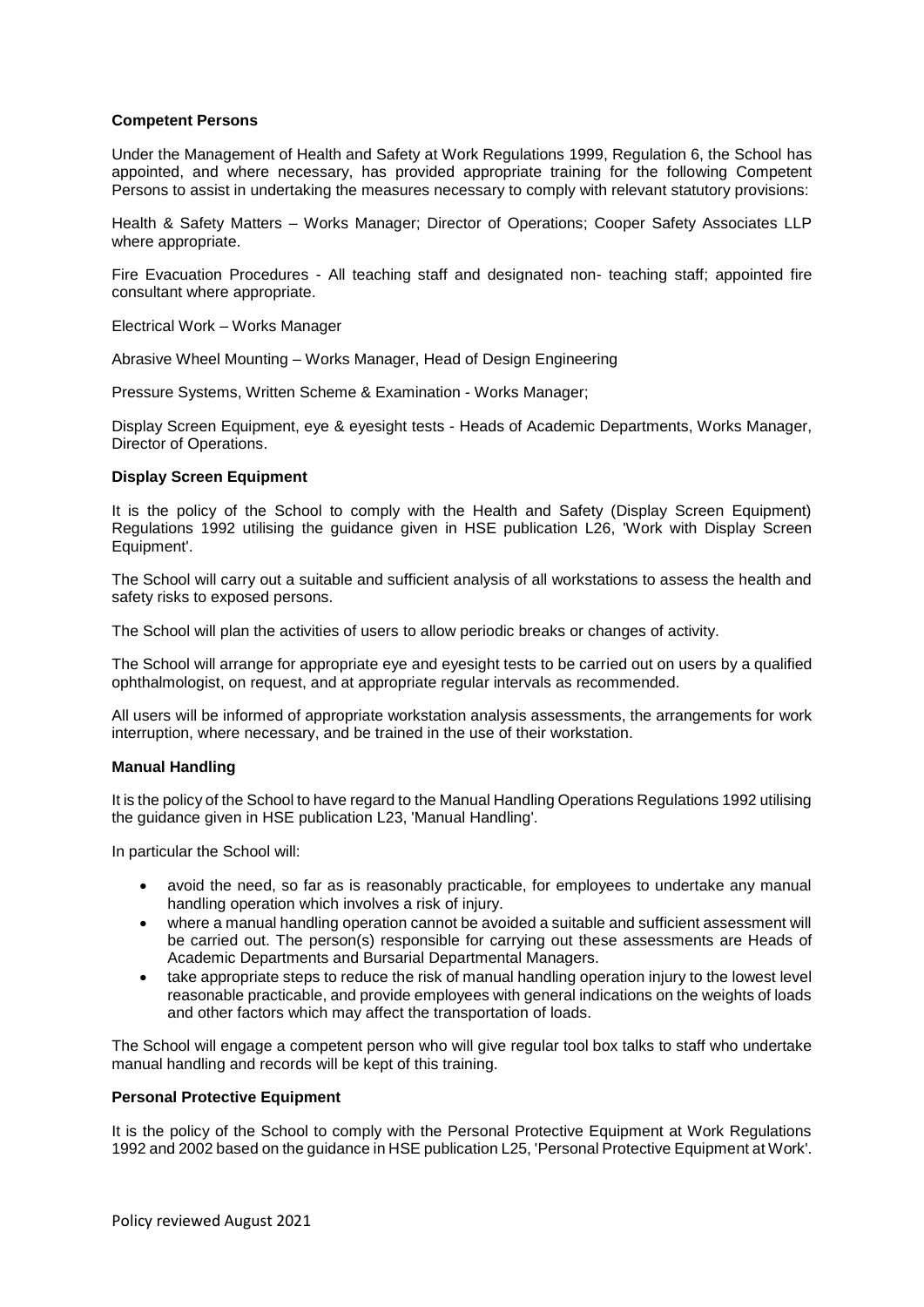The School recognises that personal protective equipment is a last resort and that, wherever possible, risks should be controlled by other means. Where the risks cannot be controlled by other methods or it is assessed there is an unavoidable residual risk, then suitable personal protective equipment will be provided to employees.

Where it is determined that personal protective equipment is required then assessment will be made to assess the risks, define the characteristics required of the equipment and compare these with the characteristics of available equipment and features of individual users to ensure the equipment provided is suitable.

All personal protective equipment should be maintained to the accepted national or international standards and appropriate accommodation provided for it when it is not in use and staff should report any defects or suspected defects immediately to their line manager.

The person nominated to co-ordinate the above on behalf of the School is the Head of Department, who should consult the Director of Operations for specific guidance if required.

#### **Management of Health and Safety at Work Regulations 1999**

There exists a statutory duty on the School to comply with the Management of Health and Safety at Work Regulations 1999 and its Approved Code of Practice. Of particular note are regulations 3 and 4, which deal with the absolute duty to conduct risk assessments and the principles of prevention to control risk.

#### **Training**

The School will comply with the general provisions of the Health and Safety at Work Etc Act 1974 and Management of Health and Safety at Work Regulations 1999 with respect to training, and to the requirements of other regulations which contain specific requirements.

Before entrusting any task to an employee the School will take into account his/her capabilities as regards health and safety to ensure the work demands do not exceed their ability to do the work without risk to themselves or others.

The School will provide employees with health and safety training:

- on recruitment. The induction training will give general health and safety training on the risks associated with the School's undertaking, including arrangements for first aid, fire and evacuation;
- on their being exposed to new or increased risks due to transfer or change of responsibilities or due to the introduction of new or changed work equipment or technology;
- if there is a significant change in legislation
- periodically as refresher training, as appropriate.

Records will be maintained of all training that has been given. Departmental Managers are responsible for arranging and co-ordinating this training within their Departments.

#### **Alcohol and Drug Abuse**

The misuse of drugs and alcohol can put the health, safety and welfare of employees at risk. It can lead to poor performance at work, reduced efficiency, poor decision-making and lack of concentration, all of which can increase the likelihood of an accident.

Substances in this respect include alcohol, illicit drugs, prescription drugs or any other substance which is capable of impairing behaviour, judgment or job performance.

Abuse is the incorrect, improper or harmful use of any substance.

It is the School's policy that no illegal drugs may be brought onto the premises. Breach of this rule will result in disciplinary action being taken against the employee, which may include summary dismissal.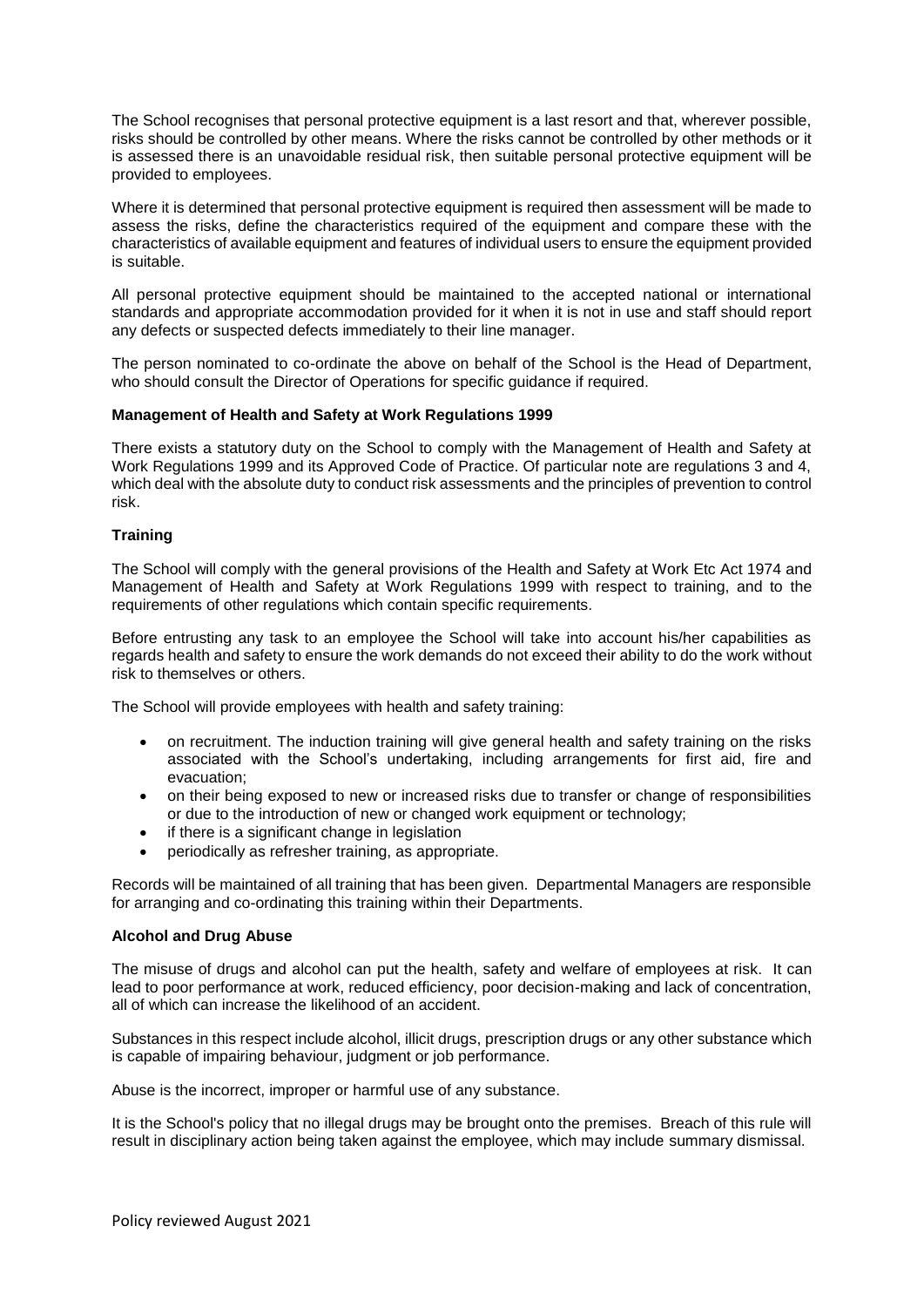Additionally, no employee should be working under the influence of alcohol or drugs whilst on the School's premises or whilst conducting the School's business at any other premises.

Staff are responsible under this policy to self-report to their line manager should they be taking prescription medication that could have a detrimental effect on their ability to perform their duties safely.

#### **Consultation with Employees**

The Health and Safety (consultation with Employees) Regulations 1996 requires all employers to consult their employees on health and safety matters. This helps to create a safe working environment and strengthens the school's health and safety culture. Consultation affords the opportunity to motivate staff and create health and safety awareness. This, in turn, makes a business more efficient, and reduces accidents, incidents and ill-health.

All employees are encouraged to contribute to the management of health and safety. Any employee who does not understand our existing policy, or who wishes to raise a concern or suggest an alternative course of action, may do so by contacting their line manager in the first instance or the Director of Operations.

Statutory notices and emergency procedures are available for inspection on the Health and Safety noticeboard outside the Director of Operation's Office, and all employees are encouraged to read these on a regular basis. Developments in legislation and information specific to the school's business will be notified to staff by the respective line manager or the Director of Operations.

#### **Housekeeping**

All employees have a responsibility to ensure their own work area and the workplace in general is kept free from hazards, particularly those which may give rise to fire or to slips, trips and falls.

Carpeting and floor coverings will be selected for their appropriateness to area usage and will be maintained in a condition suitable to prevent the risk of slips, trips and falls.

Materials must not be allowed to encroach onto designated pedestrian walkways. Stacking should be avoided but where this is not possible, materials should be stacked in a stable manner so that, so far as is reasonably practicable, the risk of them falling is reduced to a minimum.

Any spillage or leakage of liquids or solids which may give rise to a slip hazard must be cleaned up immediately.

The School will promote good housekeeping by positive supervision and through a system of regular workplace inspections.

Waste or surplus materials should be disposed of in a suitable skip or waste bin, or returned to their source and should not be allowed to accumulate in such a way that they constitute a hazard. Specialist waste collections for hazardous materials are arranged at appropriate intervals by specialist contractors.

#### **Lone Working**

There is no general legal prohibition on working alone but the broad duties placed on us by the Health and Safety at Work Act and the Management of Health and Safety at Work Regulations still apply. These require identifying hazards relating to the work, assessing the risks involved, and putting measures in place to avoid or control the risks.

Staff who wish to work outside normal office hours must first of all seek the permission of their line manager so that arrangements can be made to ensure their safety.

We will avoid putting lone workers at any greater risk than other employees by introducing control measures which take account of normal work and foreseeable emergencies, eg fire, equipment failure, illness and accidents.

Control measures may include:

Policy reviewed August 2021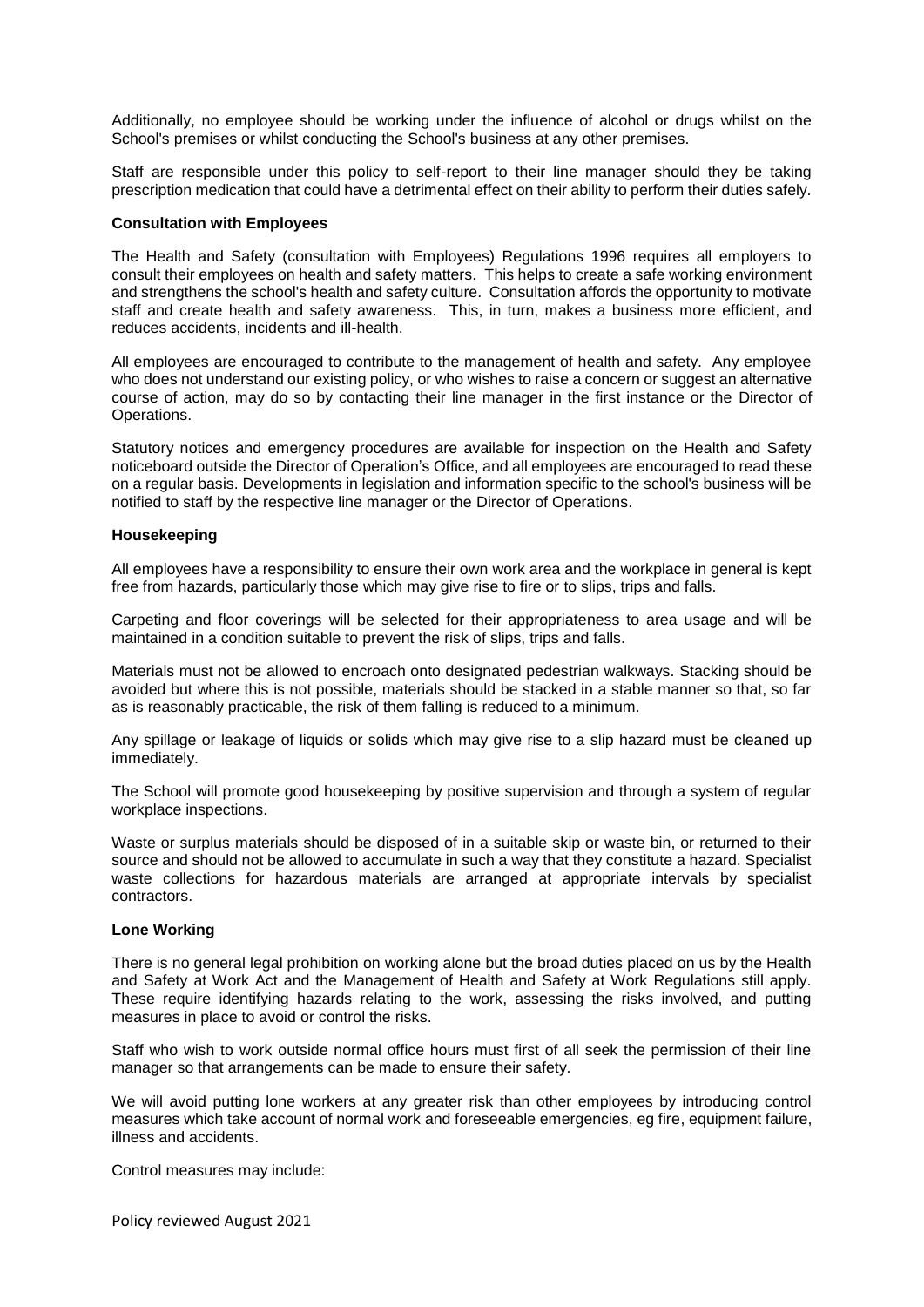- a 'buddy system' by which regular contact is maintained between the lone worker and a nominated person who is advised of the action to take in the event of failed or lost contact
- automatic warning devices which operate if specific signals are not received periodically from the lone worker
- other devices designed to raise the alarm in the event of an emergency and which are operated manually or automatically by the absence of activity checks that a lone worker has returned to their base or home on completion of a task.

#### **Nursing and Expectant Mothers**

We recognise the extra vulnerability of nursing and expectant mothers and when a female employee notifies her manager, in writing, that she is pregnant, a specific risk assessment will be conducted to establish if she will be able to perform her prescribed duties during her pregnancy. The employee concerned will be informed of any additional risks she may face in our workplace as a consequence of her condition, and of the steps the School intends to take to minimise risks to both her and her unborn child.

As required by law, if additional risks to nursing and expectant mothers cannot reasonably be reduced, we will find alternative work with no loss of terms or conditions, or we will authorise paid leave if alternative work is not available.

The School is only required to take extra precautions for nursing and expectant mothers if we are notified of their condition. It follows therefore that staff must inform the School of their condition, supported by written confirmation from their medical practitioner. In the absence of supporting medical evidence, the School reserves the right to request medical confirmation.

#### **Smoking at Work**

Smoking is not permitted anywhere within the School's buildings or vehicles.

All employees who are working away from the School's premises are reminded that they must observe the smoking restrictions which apply at remote sites and in particular, to observe the requirements of the Smoke-free (Premises & Enforcement) Regulations 2006.

Further details are available in the School's No Smoking Policy.

#### **Stress**

Stress is defined as 'the adverse reaction people have to excessive pressures or other types of demand placed on them'. This makes an important distinction between the beneficial effects of reasonable pressure and challenge (which can be stimulating, motivating, and can give a 'buzz') and work-related stress, which is the natural but distressing reaction to demands or pressures that the person perceives they cannot cope with at a given time.

If stress is not identified and addressed, it can lead to both physical and mental health problems.

The effect of stress on performance is well established and in the interests of both the health of employees and the efficiency of the school, it should be minimised.

Symptoms of stress include, inter alia, headaches, depression, raised blood pressure, insomnia, irritability, nervous break-down, psoriasis, eczema, hair loss, panic attacks, palpitations and loss of appetite.

If employees believe that they have a problem with stress, they are encouraged to seek confidential assistance from the Medical Centre, their line manager or from the School's counsellor.

#### **Temporary Workers**

The Health and Safety at Work etc Act 1974 and the Management of Health and Safety at Work Regulations 1999 make specific provision for the health and safety of temporary workers employed by the school.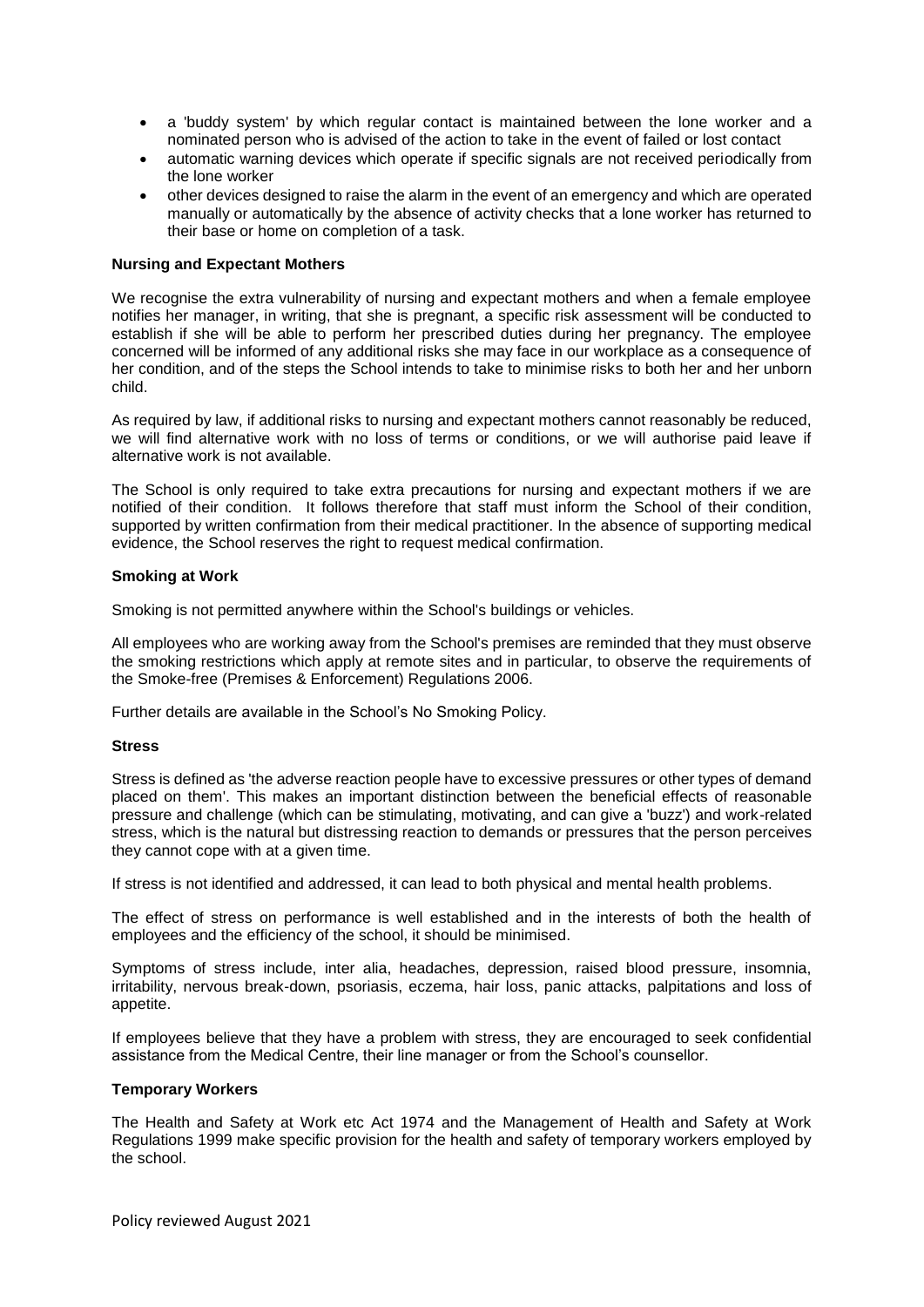The Director of Operations or relevant Head of Department will ensure that all temporary workers are given health and safety induction training covering the hazards within the school, emergency procedures and the management controls for those risks before they commence their duties.

We appreciate that temporary employees will be exposed to the complete range of risks to which other employees are exposed and that they will also be unfamiliar with many of the procedures and will need extra supervision for a period after their induction.

Agencies which provide temporary staff will be required to provide evidence that they have a safety policy as a matter of contract between the school and the agency. The policy must include a statement that their workers will comply with our safety procedures whilst on our premises or whilst working under our direction.

We have a duty to advise agencies which provide temporary staff of any specific hazards associated with our activities of which the agency would be otherwise unaware, and of the control measures that the School has established to minimise the risks associated with them.

Agencies which provide temporary staff will be required to provide evidence of their Employers' Liability insurance.

## **Visitors**

As far as possible, visitors will always be accompanied by an employee and will be signed in at the relevant School Office. Visitors will not usually be permitted to wander freely around school premises.

In cases where visitors are not accompanied at all times (e.g. auditors) the Director of Operations or relevant staff member will give them a brief induction in the emergency procedures applicable to the premises which they are visiting. Whether accompanied or not, visitors must wear a clearly visible Visitor's pass at all times.

Should an emergency occur, the person who is accompanying the visitor will assume responsibility for them and will escort him/her to the fire assembly point.

Should an incident occur involving the visitor which results in injury, this will be recorded through the School's Incident Reporting Procedure.

If the injury is of a specified nature or is fatal, it will have been reported to the enforcing authority under the Reporting of injuries Diseases and Dangerous Occurrences Regulations 2013. The incident will be reported by the School's authorized person, usually the Director of Operations.

#### **Young Persons**

We will carry out a suitable and sufficient risk assessment for all work involving young persons (16 to 18 years old) prior to their employment, and will communicate the result of this to them on their commencement of work.

The risk assessments for work involving young persons will take into account their:

- lack of experience or awareness due to their immaturity
- physical and psychological capacity to carry out the work effectively
- potential exposure to toxic or harmful substances or agents (including radiation)
- inexperience in the recognition of potentially hazardous situations, or lack of training
- potential exposure to extremes of heat or cold, noise or vibration

Where young persons or children who are below the minimum school-leaving age (on work experience or other work placement schemes) may be exposed to risk, their parent(s) or guardian will be advised of all identified risks and the measures we have introduced to contain them. This information will be provided before the young person starts work with the School.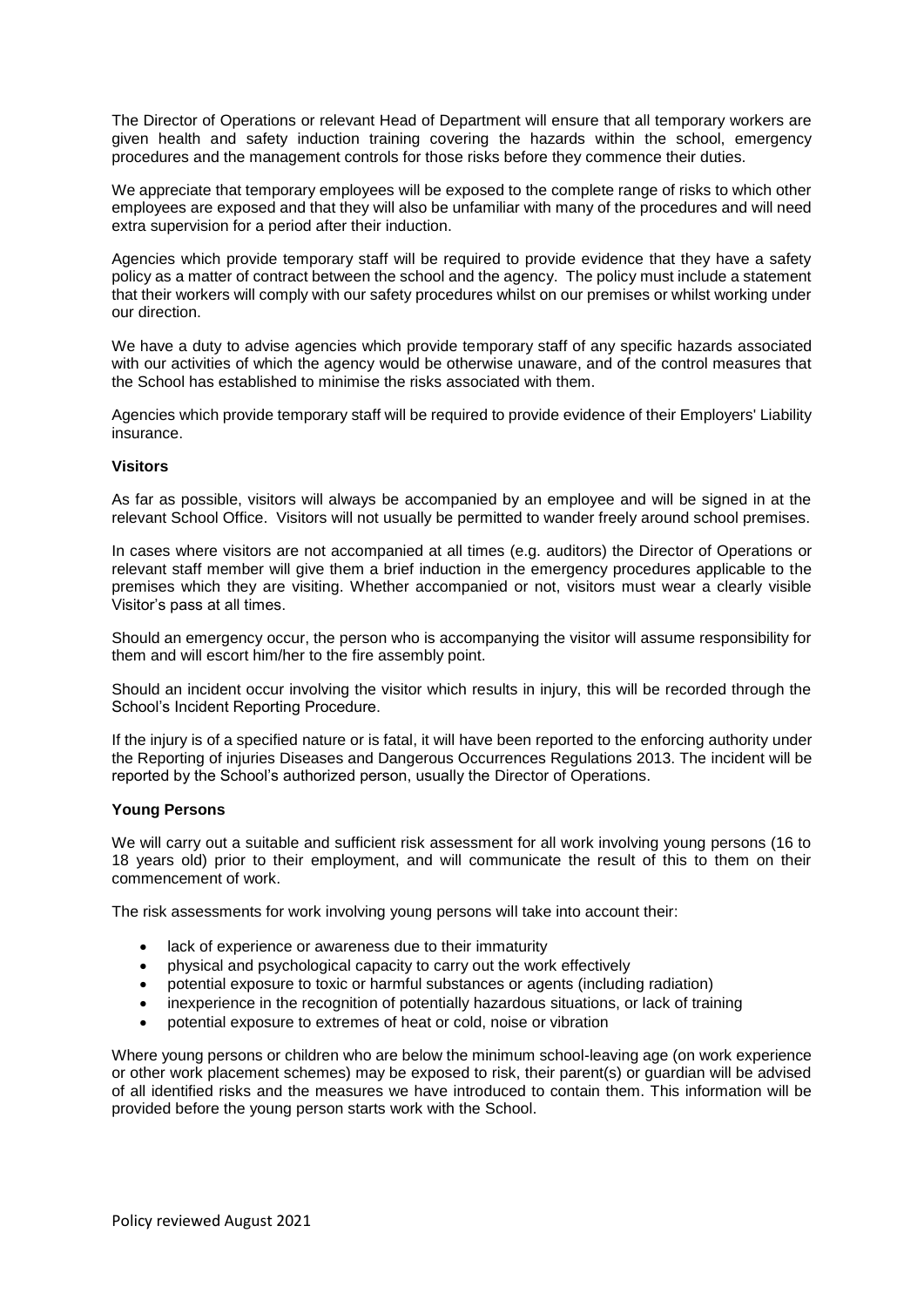#### **Risk Assessment**

Risk Assessment is a key part of the dynamic Health and Safety culture within the school, and should be implemented at all levels to ensure that all significant risks are being correctly identified, recorded and managed.

CPS and certain specialist activities at CS use their own specific Risk Assessment templates.

The School will make a suitable and sufficient assessment of the risks to health and safety of its employees whilst they are at work, to identify the preventive and protective measures necessary to comply with the requirements of relevant statutory provisions. The persons responsible for carrying out the assessment on the School's behalf are the Departmental Managers with the Director of Operations checking and reviewing risk assessments annually. Further detail on the Risk Assessment process can be found in the School's Risk Assessment Policy.

Where the risk assessment identifies any appropriate Health Surveillance this will be carried out following consultation with suitably qualified and Competent Persons.

To assist in undertaking the measures identified by the risk assessment as necessary to comply with relevant statutory provisions, the School has appointed a number of Competent Persons. Co-ordination of the necessary measures and Competent Persons will be carried out on the School's behalf by the Director of Operations.

The results of the assessment including identified risks and any necessary preventive and protective measures will be brought to the attention of relevant employees.

A standard Risk Assessment is generally used by the School, and the aim is for as many areas as possible to use this standard form which uses a 5 \* 5 matrix to quantify risks as outlined below. Where possible, Risk Assessments should be conducted and reviewed by at least two different people to ensure a balanced perspective on the level of risk.

The Risk Rating Priority (RRP) system used takes account of many factors to give a relative indication of risk priority including:

- Likelihood of Injury
- Seriousness of potential injury
- How often does the risk arise
- How many people are affected
- Are effects catastrophic, immediate or long term
- Specific legal requirements.

Various risk assessment headings are used. They are listed below, with broad outline explanations:

*Activity* - identifies the particular "topic" of the risk assessment. It may be specific to an activity, e.g. Maintenance; based on a geographical location/area of the site specific to a type or group of machines e.g. Abrasive Wheel Machines.

*Hazard* - something with the potential to cause harm. In many cases there will be more than one hazard arising from one area/ activity. Assessment will cover all significant hazards; trivial issues will not be assessed but will be kept under review.

*Risk –* The likelihood that the hazard will cause harm, measured in terms of probability and severity using the 5 \* 5 matrix.

*Who* – identifies the person or people at risk

*How* – identifies the nature of the harm that might be done.

*Existing Control Measures* – lists the standard measures current adopted to control the risk identified.

*Further Measures Required* - indicates what further preventive and protective measures required to control the hazard. Where reference is made to specific Regulations or sources of Guidance, these